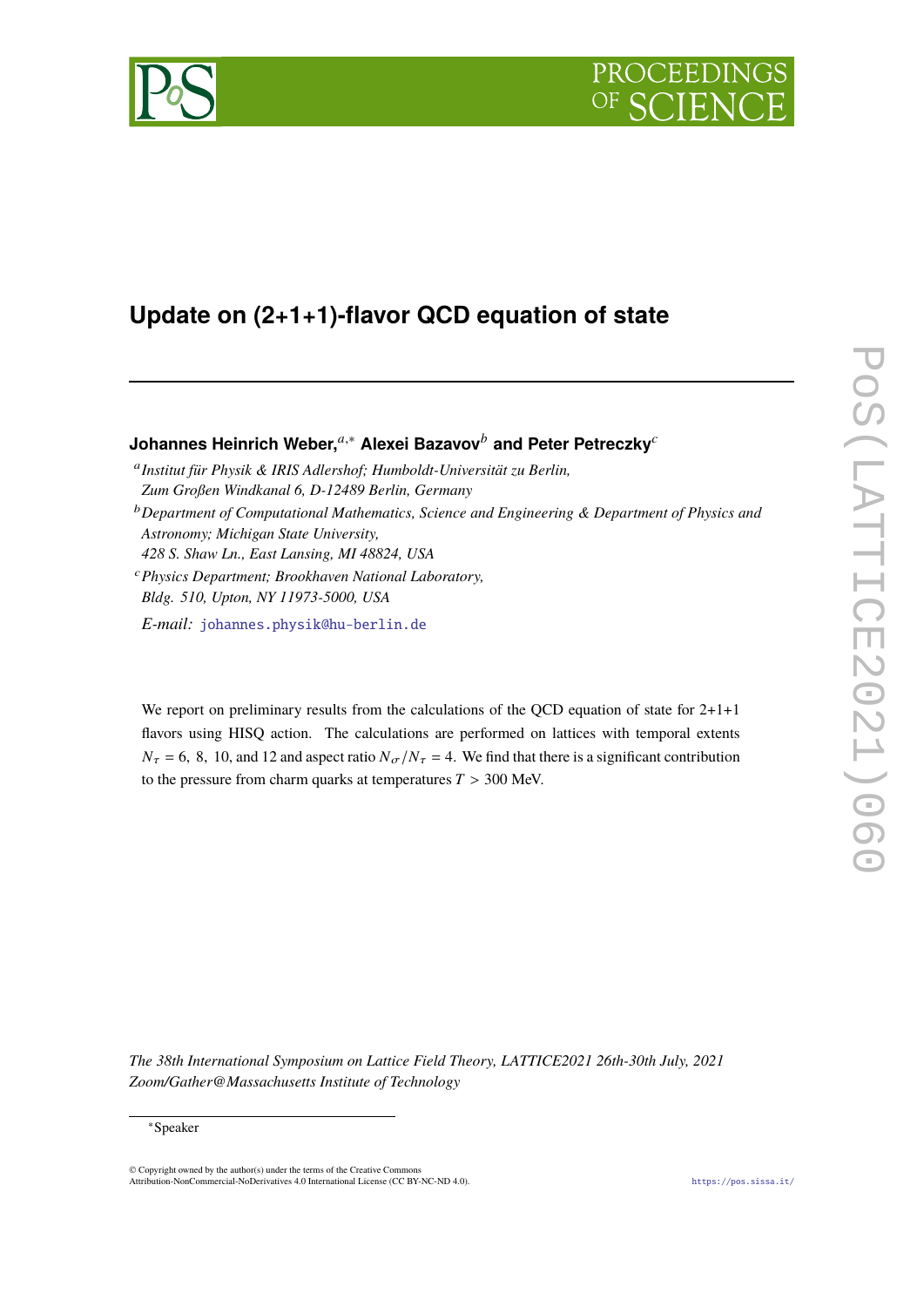### **1. Introduction**

The quark-gluon plasma (QGP), the high-temperature phase of bulk nuclear matter, has been studied in ultra-relativistic heavy-ion collision (HIC) experiments at RHIC (BNL), LHC (CERN) for many years, and will be probed after their upgrades and in future experiments such as FAIR (GSI) and NICA (JINR), too. At vanishing baryon density the transition between the hadron gas and the QGP takes place as a broad chiral crossover around a temperature of  $T_{\text{pc}} = 156.5(1.5)$  MeV at the physical point [\[1\]](#page-6-0). The thermodynamic properties of QGP are given in terms of its equation of state (EoS), which has been studied extensively on the lattice in pure gauge theory (without sea quarks) [\[2\]](#page-6-1), or with 2+1 dynamical flavors (*i.e.* light quarks in the isopin limit, and a physical strange quark) of sea quarks [\[3–](#page-6-2)[5\]](#page-6-3); after clearing up discrepancies between early lattice calculations due to a poorly controlled continuum limit, good agreement was achieved in (2+1)-flavor QCD.

Heavy quarks are negligible in nuclei. Instead, they are produced in hard processes during early stages of the HIC. Future HIC experiments at larger  $\sqrt{s}$  will lead to higher temperature and copious production of charm. Furthermore, for physics of the early universe the charm contribution to the equation of state cannot be neglected, see e.g. Ref. [\[6\]](#page-6-4). Thus it is urgent to include dynamical charm quarks in the lattice calculation of the equation of state. Heavy quarks are challenging due to the large discretization errors associated with their mass, see e.g. the difficulty of the continuum limit for moments of pseudoscalar charmonium correlators [\[7\]](#page-7-0). At  $T \geq 2T_{\text{pc}}$  the previously dominant gluon contribution and the light or strange quark contributions die down rapidly, whereas the contribution from charm quarks catches up as thermal scales, i.e.  $\pi T$ , approach its mass (MS:  $m_c(m_c, N_f = 4) = 1.2735(35)$  GeV [\[8\]](#page-7-1)). Charm quarks give an important contribution to the EoS at temperatures for which weak-coupling calculations are not yet reliable [\[9\]](#page-7-2). Although results in  $(2+1+1)$ -flavor QCD *(i.e.* with a charm sea) have been obtained already some time ago [\[6\]](#page-6-4), no independent cross-check through a calculation using another discretization for the charm sea is available yet. In this contribution we report on an ongoing  $(2+1+1)$ -flavor QCD study [\[10,](#page-7-3) [11\]](#page-7-4) with highly improved staggered quark (HISQ) action [\[12\]](#page-7-5) optimized for controlling heavy-quark mass discretization effects.

# **2. Lattice setup**

Any lattice calculation of the EoS is computationally demanding. In the traditional approach that we follow, i.e. the integral method, both  $T > 0$  and  $T = 0$  ensembles with high statistics are needed at each bare gauge coupling to cancel UV divergences. We use coarse  $T > 0$  lattices with aspect ratio  $N_{\sigma}/N_{\tau} = 4$  and temporal extents  $N_{\tau} = 6$ , 8, 10, and 12; the temperature is set as  $T = 1/(aN_{\tau})$ . The data set is anchored to a set of existing, high statistics MILC ensembles [\[13\]](#page-7-6) at  $T = 0$  along the line of constant physics (LCP) with a light quark mass  $m_l = m_s/5$ , i.e.  $m_{\pi} \approx 300$  MeV in the continuum limit. We combine the HISQ action [\[12\]](#page-7-5) with a tadpole oneloop improved gauge action. HISQ suppresses taste exchanges and diminishes mass splittings in the pion sector; this improves the approach to the continuum limit at low temperatures. HISQ is  $O(a^2)$ -improved at tree-level due the Naik (three-link) term, which improves scaling at high temperatures [\[5\]](#page-6-3), and contains a mass-dependent correction  $\epsilon_N$  for the charm quark [\[12\]](#page-7-5), which reproduces the correct charm dispersion relation at tree-level up to  $O((am_c)^4)$ .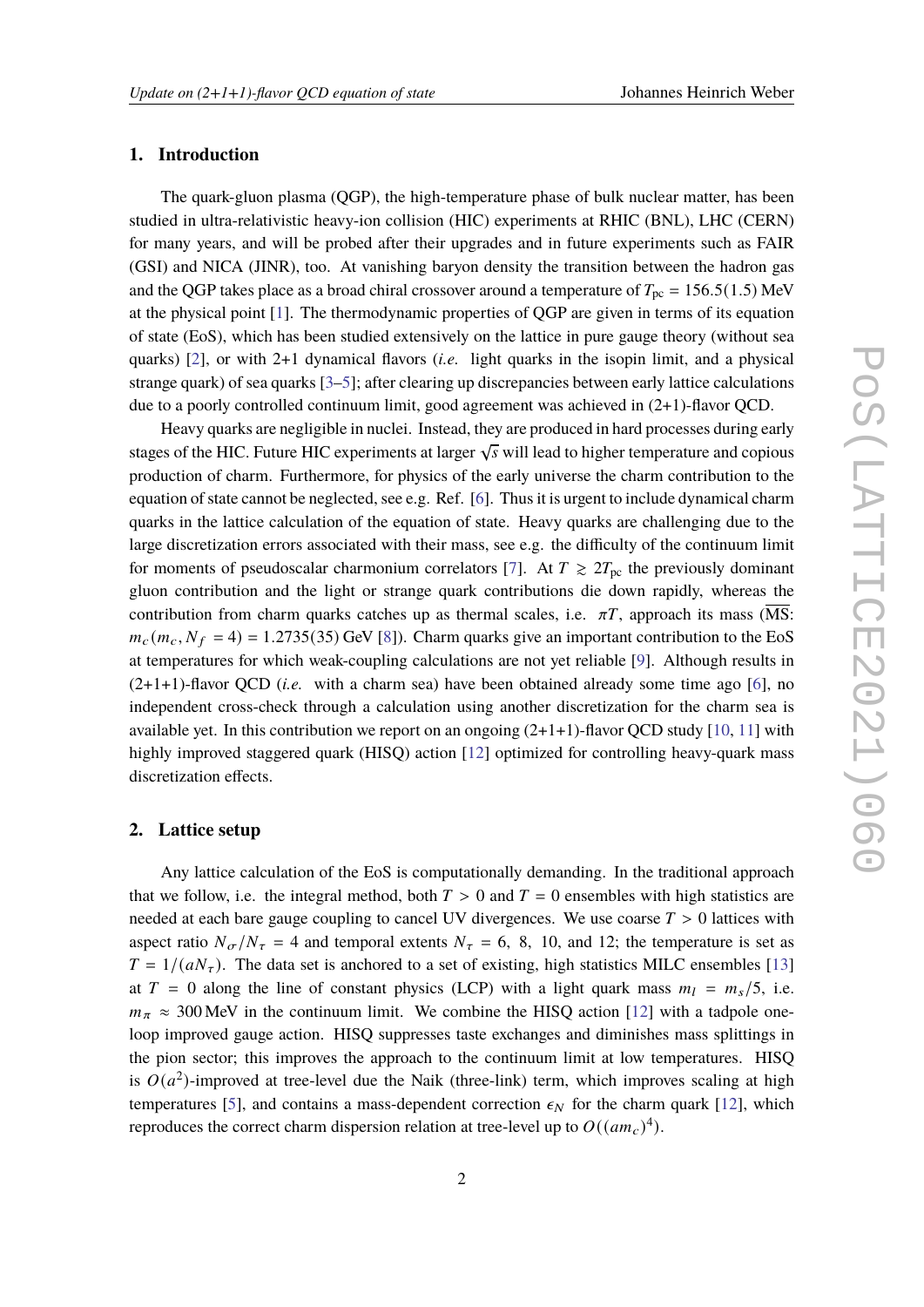<span id="page-2-0"></span>

| $\beta$ | V                  | $am_l$  | $am_s$         | $am_c$ | a, fm | TU  |
|---------|--------------------|---------|----------------|--------|-------|-----|
| 5.400   | $16^3 \times 40$   | 0.0182  | 0.091          | 1.339  | 0.220 | 20K |
| 5.469   | $24^3 \times 32$   | 0.01856 | 0.0928         | 1.263  | 0.206 | 19K |
| 5.541   | $24^3 \times 32$   | 0.01718 | 0.859<br>1.157 |        | 0.192 | 18K |
| 5.600   | $16^3 \times 48$   | 0.0157  | 0.0785         | 1.08   |       | 69K |
| 5.663   | $24^3 \times 32$   | 0.01506 | 0.0753         | 0.996  | 0.170 | 28K |
| 5.732   | $32^{4}$           | 0.01394 | 0.0697         | 0.913  | 0.159 | 10K |
| 5.800   | $16^3 \times 48$   | 0.013   | 0.065          | 0.838  | 0.151 | 99K |
| 5.855   | $32^{4}$           | 0.01216 | 0.0608         | 0.782  | 0.140 | 15K |
| 5.925   | $32^{4}$           | 0.01122 | 0.0561         | 0.716  | 0.130 | 14K |
| 6.000   | $24^3 \times 64$   | 0.0102  | 0.0509         | 0.635  | 0.121 | 11K |
| 6.060   | $32^{4}$           | 0.00962 | 0.0481         | 0.603  | 0.113 | 38K |
| 6.122   | $32^{4}$           | 0.00896 | 0.0448         | 0.558  | 0.106 | 38K |
| 6.180   | $32^{4}$           | 0.0084  | 0.042          | 0.518  | 0.100 | 38K |
| 6.238   | $32^{4}$           | 0.00784 | 0.0392         | 0.482  | 0.095 | 40K |
| 6.300   | $32^3 \times 96$   | 0.0074  | 0.037          | 0.44   | 0.089 | 6K  |
| 6.358   | $32^{4}$           | 0.00682 | 0.0341         | 0.416  | 0.089 | 9K  |
| 6.445   | $32^{4}$           | 0.00616 | 0.0308         | 0.374  | 0.077 | 15K |
| 6.530   | $36^3 \times 48$   | 0.0056  | 0.028          | 0.338  | 0.070 | 11K |
| 6.632   | $48^{4}$           | 0.00498 | 0.0249         | 0.300  | 0.063 | 3K  |
| 6.720   | $48^3 \times 144$  | 0.0048  | 0.024          | 0.286  | 0.058 | 6K  |
| 6.875   | $48^{3} \times 64$ | 0.0038  | 0.019          | 0.228  | 0.050 | 3K  |
| 7.000   | $64^3 \times 192$  | 0.00316 | 0.0158         | 0.188  | 0.045 | 6K  |
| 7.140   | $64^3 \times 72$   | 0.0029  | 0.0145         | 0.172  | 0.039 | 4K  |
| 7.285   | $64^3 \times 96$   | 0.00248 | 0.0124         | 0.148  | 0.034 | 4K  |

**Table 1:** Parameters of the calculations at zero temperature, including, the lattice gauge coupling  $\beta = 10/g_0^2$ , quark masses, lattice spacings as well as the corresponding statistics in terms of molecular dynamics time units (TUs).

We use the  $r_1$  scale defined in terms of static potential at  $T = 0$  to set the lattice spacing a. We use the value  $r_1 \approx 0.3106$  fm [\[14\]](#page-7-7) in this study. Strange and charm quark masses are tuned to physical values by using masses of  $\pi$ , K, and the spin average of  $\eta_c$  and  $J/\psi$ . The tadpole factor defined from the trace of the plaquette  $u_0 = \left\langle \text{Tr} U_p / 3 \right\rangle^{1/4}$  is determined during thermalization of the  $T = 0$  ensembles. The parameters and accumulated statistics for the  $T = 0$  ensembles are shown in Table [1.](#page-2-0) Corresponding temperatures and the statistics for the  $T > 0$  ensembles are shown in Table [2.](#page-3-0) We cover a window of  $T \in [149, 967]$  MeV with  $N_{\tau} = 6$  and  $T \in [136, 725]$  MeV with  $N_{\tau} = 8.$ 

#### **3. Trace anomaly**

In the standard approach the EoS is obtained from the trace of the energy-momentum tensor (EMT),  $\Theta^{\mu\mu} = \varepsilon - 3p$ , where  $\varepsilon$  or p are energy density or pressure [\[15\]](#page-7-8).  $\Theta^{\mu\mu}$  is related to the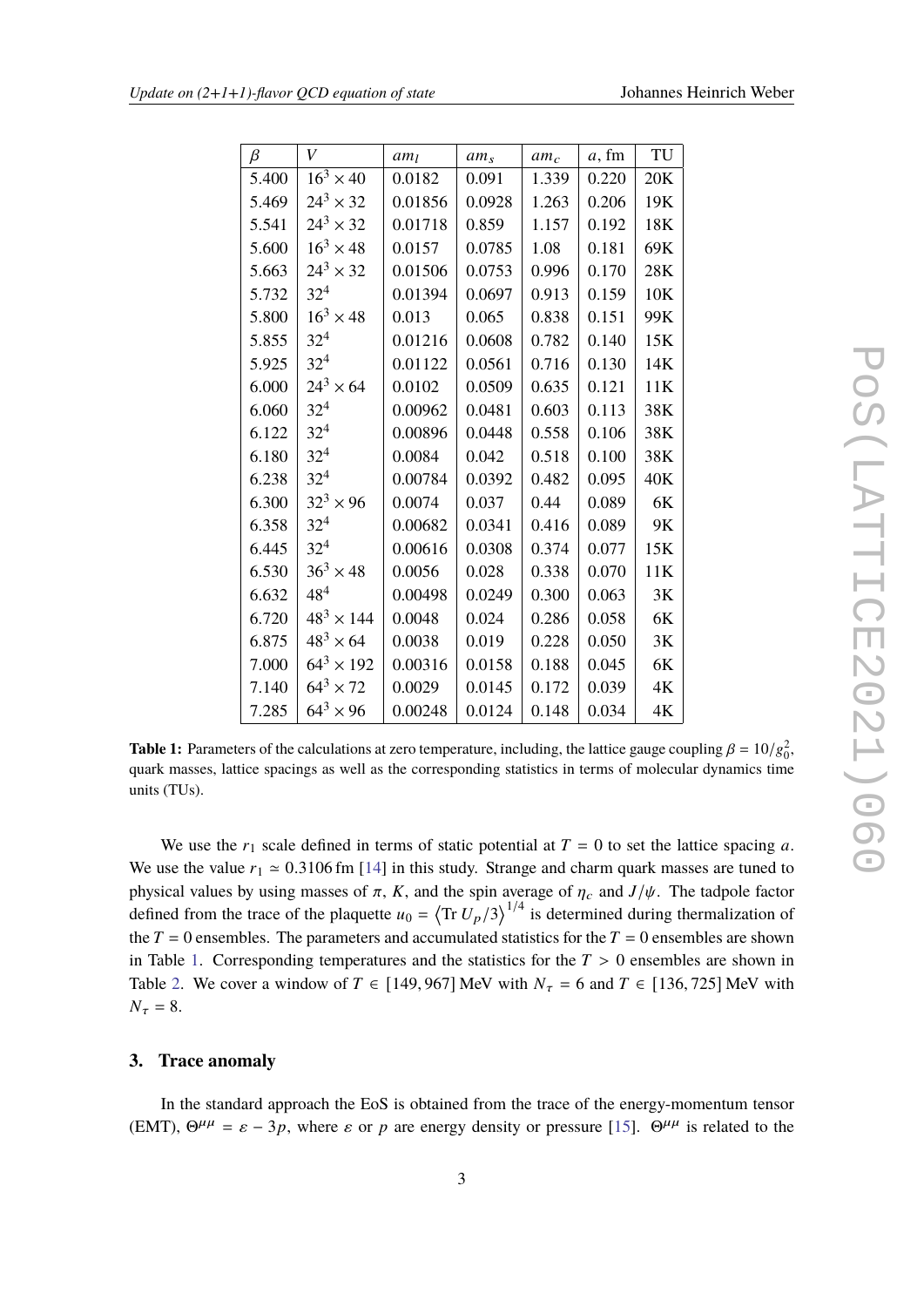| Johannes Heinrich Weber |  |  |  |
|-------------------------|--|--|--|
|-------------------------|--|--|--|

<span id="page-3-0"></span>

| $\beta$ | $N_\tau = 6$   |     | $N_\tau=8$     |      | $N_{\tau} = 10$ |     | $N_{\tau} = 12$ |               |
|---------|----------------|-----|----------------|------|-----------------|-----|-----------------|---------------|
|         | $\overline{T}$ | TU  | $\overline{T}$ | TU   | $\overline{T}$  | TU  | $\cal T$        | TU            |
| 5.400   | 149            | 50K |                |      |                 |     |                 |               |
| 5.469   | 160            | 50K |                |      |                 |     |                 |               |
| 5.541   | 171            | 50K |                |      |                 |     |                 |               |
| 5.600   | 182            | 50K | 136            | 114K |                 |     |                 |               |
| 5.663   | 193            | 50K | 145            | 74K  |                 |     |                 |               |
| 5.732   | 207            | 50K | 155            | 86K  |                 |     |                 |               |
| 5.800   | 218            | 50K | 163            | 81K  | 131             | 40K |                 |               |
| 5.855   | 235            | 50K | 176            | 105K | 140             | 42K |                 |               |
| 5.925   | 253            | 50K | 190            | 105K | 152             | 42K |                 |               |
| 6.000   | 272            | 50K | 204            | 105K | 163             | 40K | 136             | 39K           |
| 6.060   | 291            | 50K | 218            | 99K  | 175             | 42K | 145             | 21K           |
| 6.122   | 310            | 50K | 233            | 101K | 186             | 42K | 155             | 21K           |
| 6.180   | 329            | 50K | 247            | 99K  | 197             | 40K | 165             | 32K           |
| 6.238   | 346            | 50K | 260            | 96K  | 208             | 13K | 173             | 27K           |
| 6.300   | 369            | 50K | 277            | 98K  | 222             | 84K | 184             | 28K           |
| 6.358   | 391            | 50K | 294            | 96K  | 235             |     | 196             | 4K            |
| 6.445   | 427            | 50K | 320            | 96K  | 256             |     | 214             | $4\mathrm{K}$ |
| 6.530   | 470            | 50K | 352            | 99K  | 282             | 59K | 235             | 10K           |
| 6.632   | 522            | 50K | 391            | 96K  | 313             |     | 261             |               |
| 6.720   | 567            | 50K | 425            | 100K | 340             | 10K | 284             | 10K           |
| 6.875   | 658            | 50K | 493            | 108K | 395             |     | 329             | 11K           |
| 7.000   | 731            | 40K | 548            | 110K | 438             | 20K | 366             |               |
| 7.140   | 843            | 40K | 632            | 11K  | 506             | 19K | 422             | 2K            |
| 7.285   | 967            | 40K | 725            | 11K  | 580             | 17K | 483             | 2K            |

**Table 2:** Statistics of  $T > 0$  calculations for different  $N_{\tau}$  in terms of molecular dynamics time units (TUs). Under each  $N_{\tau}$  the first of the two columns shows the temperature T in MeV and the second the number of TUs.

partition function as

$$
\frac{\Theta^{\mu\mu}}{T^4} = -\frac{T}{V} \frac{d \ln Z}{d \ln a}, \quad Z = \int DUD\bar{\psi}D\psi \ e^{-S_g - S_f}.
$$
 (1)

The temperature-independent divergences of any individual contribution X to  $\Theta^{\mu\mu}$  can be removed by subtracting the vacuum result for this operator  $X$ , i.e.

$$
\Delta(X) = \langle X \rangle_{\tau} - \langle X \rangle_0 \,. \tag{2}
$$

The vacuum-subtracted trace anomaly is given in terms of the basic ingredients of the action,

$$
\frac{\Theta^{\mu\mu}}{T^4} = -R_{\beta}(\beta) \left[ \Delta(S_g) + R_{\mu}(\beta) \Delta \left( \frac{dS_g}{du_0} \right) \right] + R_{\beta}(\beta) R_{m_s}(\beta) \left[ 2m_l \Delta(\bar{\psi}_l \psi_l) + m_s \Delta(\bar{\psi}_s \psi_s) \right] + R_{\beta}(\beta) R_{m_c}(\beta) \left[ m_c \Delta(\bar{\psi}_c \psi_c) + R_{\varepsilon_N}(\beta) \Delta \left( \bar{\psi}_c \left[ \frac{dM_c}{d\varepsilon_N} \right] \psi_c \right) \right],
$$
(3)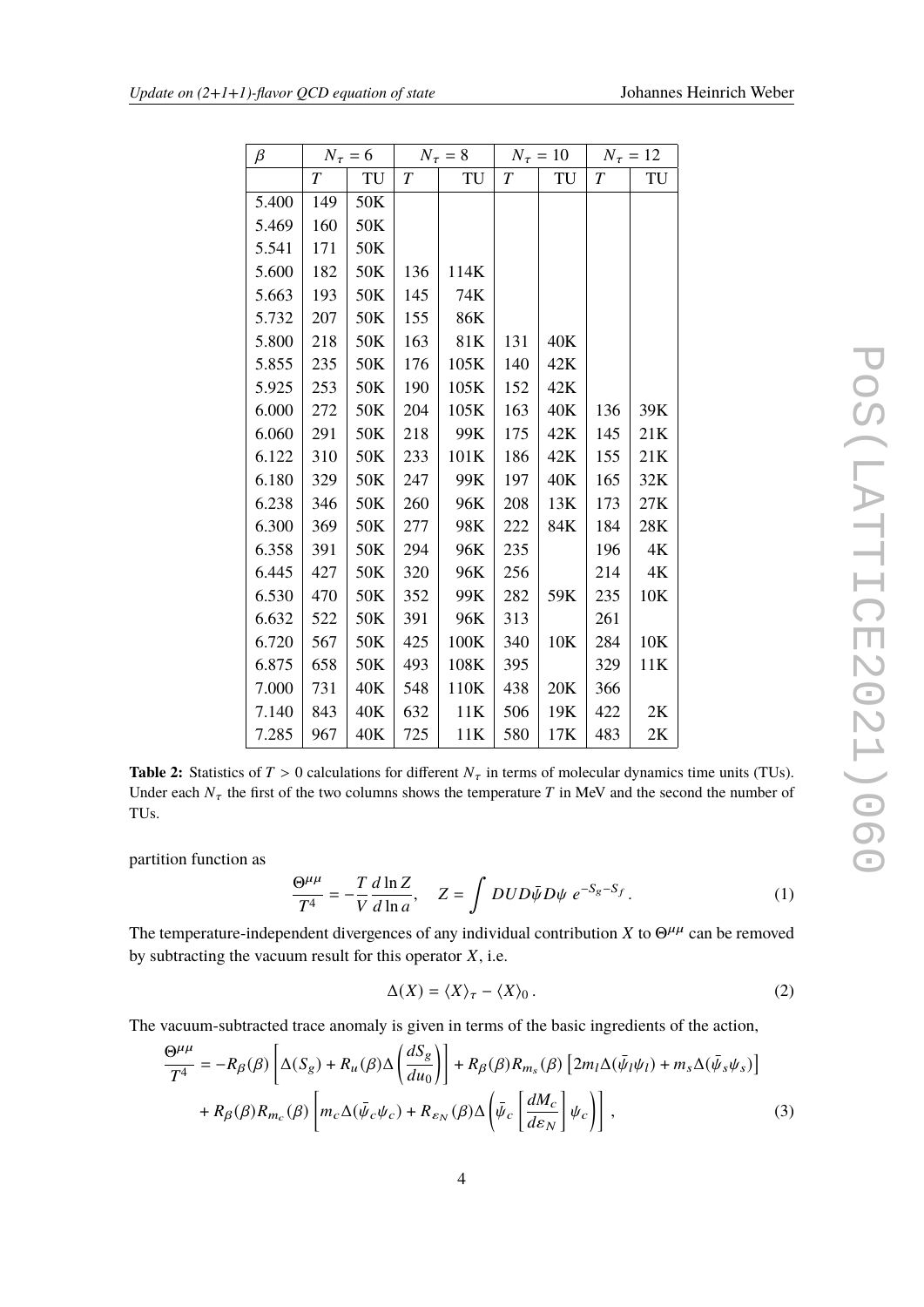after the lattice spacing derivatives have been rephrased in terms of  $\beta$  functions and action parameter derivatives. Changes of the lattice spacing and the action parameters along the LCP are controlled by lattice  $\beta$ -functions:

$$
R_{\beta}(\beta) = T \frac{\mathrm{d}\beta}{\mathrm{d}T} = -a \frac{\mathrm{d}\beta}{\mathrm{d}a} = (r_1/a)(\beta) \left(\frac{\mathrm{d}(r_1/a)(\beta)}{\mathrm{d}\beta}\right)^{-1},\tag{4}
$$

$$
R_{m_q}(\beta) = \frac{1}{am_q(\beta)} \frac{\text{d}am_q(\beta)}{\text{d}\beta} \qquad \text{for } q = s, c,
$$
 (5)

$$
R_u(\beta) = \beta \frac{du_0(\beta)}{d\beta}, \qquad R_{\epsilon}(\beta) = \frac{d\epsilon_N(\beta)}{d\beta}.
$$
 (6)

We have determined the  $\beta$ -functions by fitting the data to the following Allton-type Ansätze [\[16\]](#page-7-9). For the lattice spacing:

<span id="page-4-2"></span><span id="page-4-1"></span><span id="page-4-0"></span>
$$
\frac{r_1}{a}(\beta) = \frac{c_r^{(0)} f(\beta) + c_r^{(2)} (10/\beta) f^3(\beta)}{1 + d_r^{(2)} (10/\beta) f^2(\beta)},
$$
\n(7)

and for the strange or charm quark masses  $(q = s, c)$ :

$$
am_q(\beta) = \frac{c_q^{(0)} f(\beta) + c_q^{(2)} (10/\beta) f^3(\beta)}{1 + d_q^{(2)} (10/\beta) f^2(\beta)} \left(\frac{20b_0}{\beta}\right)^{\frac{4}{9}}.
$$
 (8)

Here  $f(\beta)$  is the universal two-loop  $\beta$ -function for  $N_f$  massless flavors

$$
f(\beta) = \left(\frac{10b_0}{\beta}\right)^{-b_1/(2b_0^2)} \exp(-\beta/20b_0).
$$
 (9)

The obvious problem is that the charm quark mass can neither be neglected nor assumed to be very large compared to the typical QCD scale. Therefore, we can only set  $N_f = 3$  or  $N_f = 4$  and check for possible differences in the resulting parameterization of  $r_1$  and the running quark masses. We used  $N_f = 3$  in the final result but checked that using the  $N_f = 4$  the parameterization in Eqs. [\(7\)](#page-4-0) and [\(8\)](#page-4-1) would give statistically consistent results (although with different parameters). To obtain the  $\beta$  derivatives in Eq. [\(5\)](#page-4-2), we fit  $u_0$  with  $u_0(\beta) = c_1 + c_2 e^{-d_1 \beta}$  and  $\epsilon_N$  with a polynomial in  $\beta$ .

To obtain the pressure we use thermodynamic identity and write

$$
\frac{p(T)}{T^4} = \frac{p_0}{T_0^4} + \int_{T_0}^{T} dT' \frac{\Theta^{\mu\mu}}{T'^5},\tag{10}
$$

where  $p_0$  is the pressure at some low reference temperature  $T_0$ . This is the integral method for calculating the pressure [\[15\]](#page-7-8). If we choose  $T_0$  well below the crossover temperature we can use the hadron resonance gas (HRG) model to evaluate  $p_0$ . In our calculation we use the HRG model corresponding to the pion mass of 300 MeV, which also takes into account the taste splitting in the pion sector [\[5\]](#page-6-3).

# **4. Numerical results**

The gauge configurations are generated with the RHMC algorithm [\[17\]](#page-7-10). At  $T = 0$  we save lattices every 5 or 6 and at  $T > 0$  every 10 molecular dynamics time units (TU). The statistics for the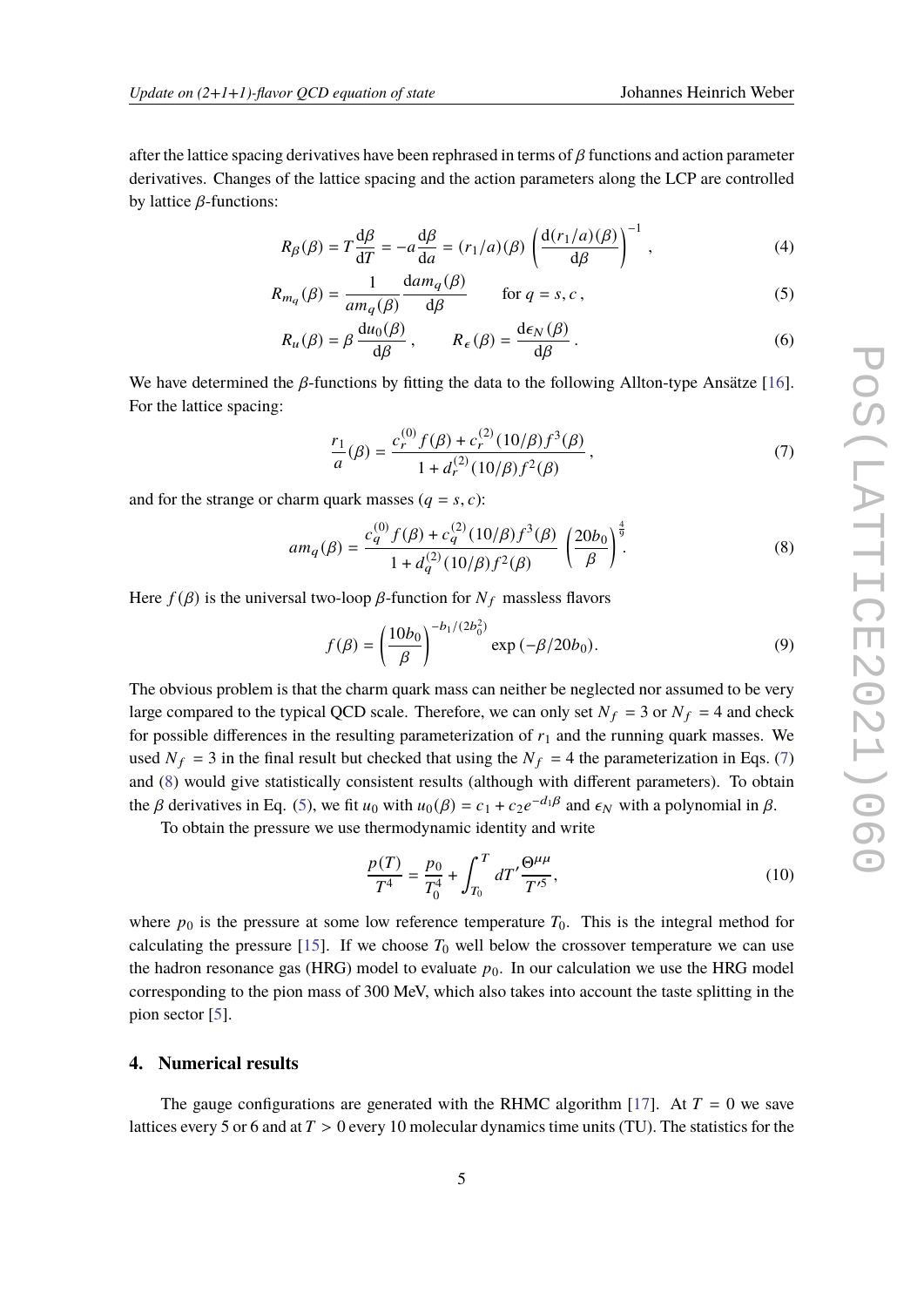<span id="page-5-0"></span>

**Figure 1:** The trace anomaly as function of the temperature calculated on  $N_{\tau} = 6$ , 8, 10 and 12 lattices.

 $N_{\tau}$  = 6 or 8 ensembles is reaching for most of them 50 thousand or 100 thousand TUs, respectively. In Fig. [1](#page-5-0) we show our results for the trace anomaly for different  $N_{\tau}$ . As one can see from the figures we have accurate results for the trace anomaly on  $N_{\tau} = 6$  and  $N_{\tau} = 8$  lattices. On the other hand there are large fluctuations in the results obtained for  $N_{\tau} = 10$  and 12. Nonetheless, there is no apparent cutoff dependence of the trace anomaly for  $N_{\tau} > 6$ . Since we have accurate results for the trace anomaly for  $N_{\tau} = 6$  and 8 we interpolate them with splines and then evaluate the pressure via the integral method as discussed above. In Fig. [2](#page-6-5) we compare the pressure in  $(2+1+1)$ -flavor QCD along the line of constant physics  $m_{\pi} \approx 300$  MeV with the pressure in (2+1)-flavor QCD along the line of constant physics  $m_{\pi} \approx 160 \text{ MeV}$  [\[5\]](#page-6-3). Note that due to the difference in the pion mass for  $N_{\tau} = 8$  the (2+1+1)-flavor pressure is below the (2+1)-flavor pressure at low temperatures,  $T \le 300$  MeV, where the contribution of the charm quark is still negligible. For  $N_{\tau} = 6$  we do not see significant differences since the cutoff effects are more prominent than the quark mass effects.

# **5. Conclusions**

We have extended the calculation of the equation of state in  $(2+1+1)$ -flavor QCD with HISQ action and concluded the calculation on the coarse lattices. We have generated several new  $(T = 0$ and  $T > 0$ ) ensembles to achieve better coverage of the temperature range 130 - 1000 MeV and increased the statistics on most of the ensembles. We have reached lattice spacings down to 0.034 fm, which corresponds to 967 MeV for  $N_{\tau} = 6$ . Calculations on  $N_{\tau} = 6$  and 8 lattices shows that there is a significant contribution from charm quarks to the pressure for  $T > 300$  MeV.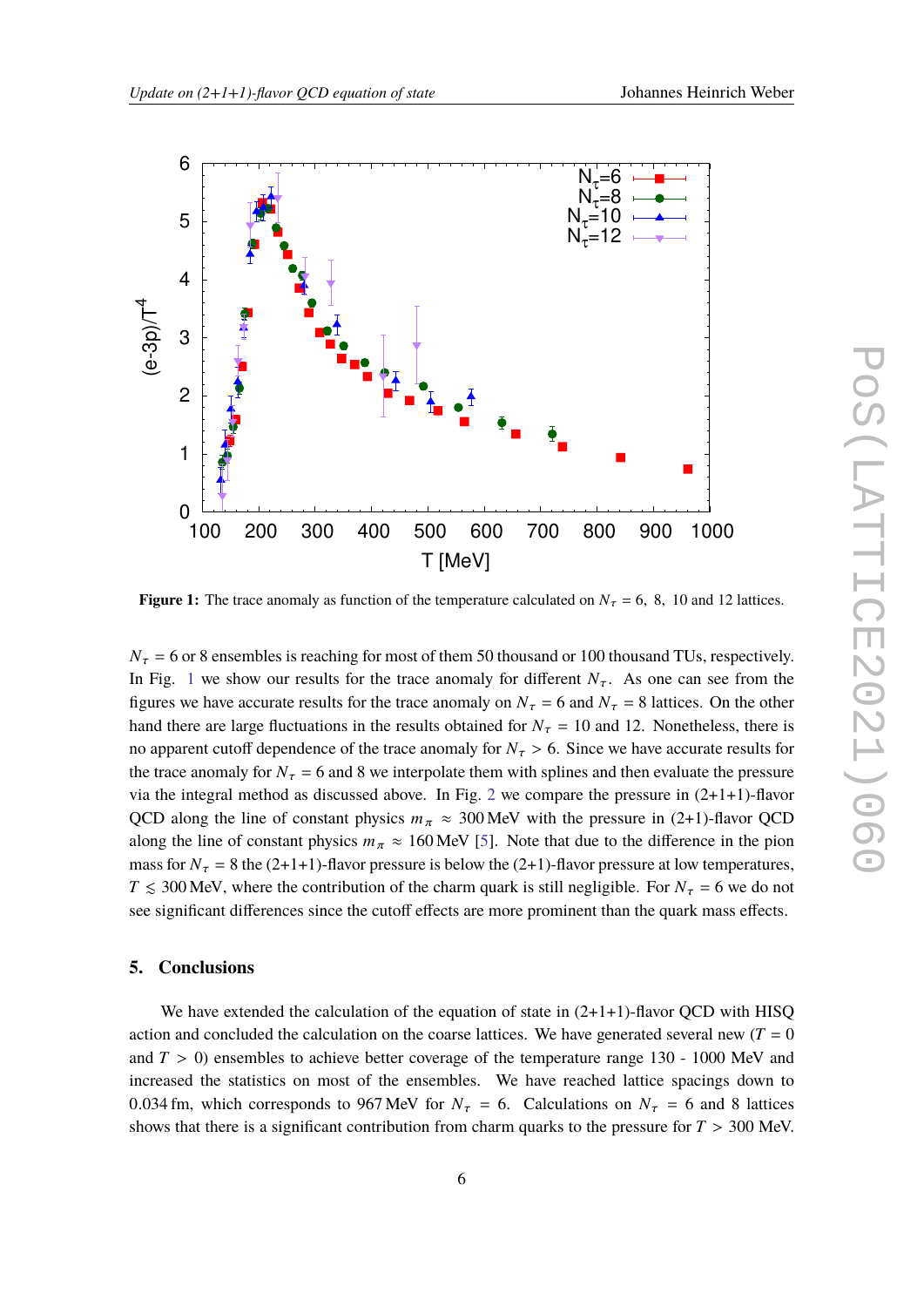<span id="page-6-5"></span>

**Figure 2:** Pressure as function of temperature on  $N_{\tau} = 6$  (left) and 8 (right) lattices for (2+1)- and (2+1+1)flavor QCD. The errors are purely statistical. In the continuum limit, the (2+1)-flavor or (2+1+1)-flavor QCD results correspond to pion masses of  $m_{\pi} \approx 160$  MeV or 300 MeV, respectively.

However, substantial increase in the statistics on the finer ensembles ( $N_{\tau} = 10, 12$ ) will be needed to accomplish a robust continuum extrapolation.

## **Acknowledgments**

The simulations have been carried out at NERSC and at the ICER of Michigan State University. This work is supported by the US Department of Energy, Office of Science, Office of Nuclear Physics: (i) Through the Contract No. DE-SC0012704; (ii) Through the Scientific Discovery through Advanced Computing (ScIDAC) award "Computing the Properties of Matter with Leadership Computing Resources"; (iii) Through the NSF award PHY-1812332. J.H.W.'s research was also funded by Deutsche Forschungsgemeinschaft (DFG, German Research Foundation) – Projektnummer 417533893/GRK2575 "Rethinking Quantum Field Theory".

# **References**

- <span id="page-6-0"></span>[1] HotQCD collaboration, A. Bazavov et al., *Chiral crossover in QCD at zero and non-zero chemical potentials*, *[Phys. Lett. B](https://doi.org/10.1016/j.physletb.2019.05.013)* **795** (2019) 15 [[1812.08235](https://arxiv.org/abs/1812.08235)].
- <span id="page-6-1"></span>[2] L. Giusti and M. Pepe, *Equation of state of the SU(3) Yang–Mills theory: A precise determination from a moving frame*, *[Phys. Lett. B](https://doi.org/10.1016/j.physletb.2017.04.001)* **769** (2017) 385 [[1612.00265](https://arxiv.org/abs/1612.00265)].
- <span id="page-6-2"></span>[3] S. Borsanyi, Z. Fodor, C. Hoelbling, S. D. Katz, S. Krieg and K. K. Szabo, *Full result for the QCD equation of state with 2+1 flavors*, *[Phys. Lett. B](https://doi.org/10.1016/j.physletb.2014.01.007)* **730** (2014) 99 [[1309.5258](https://arxiv.org/abs/1309.5258)].
- [4] HotQCD collaboration, A. Bazavov et al., *Equation of state in ( 2+1 )-flavor QCD*, *[Phys.](https://doi.org/10.1103/PhysRevD.90.094503) Rev. D* **90** [\(2014\) 094503](https://doi.org/10.1103/PhysRevD.90.094503) [[1407.6387](https://arxiv.org/abs/1407.6387)].
- <span id="page-6-3"></span>[5] A. Bazavov, P. Petreczky and J. H. Weber, *Equation of State in 2+1 Flavor QCD at High Temperatures*, *[Phys. Rev. D](https://doi.org/10.1103/PhysRevD.97.014510)* **97** (2018) 014510 [[1710.05024](https://arxiv.org/abs/1710.05024)].
- <span id="page-6-4"></span>[6] S. Borsanyi et al., *Calculation of the axion mass based on high-temperature lattice quantum chromodynamics*, *Nature* **539** [\(2016\) 69](https://doi.org/10.1038/nature20115) [[1606.07494](https://arxiv.org/abs/1606.07494)].